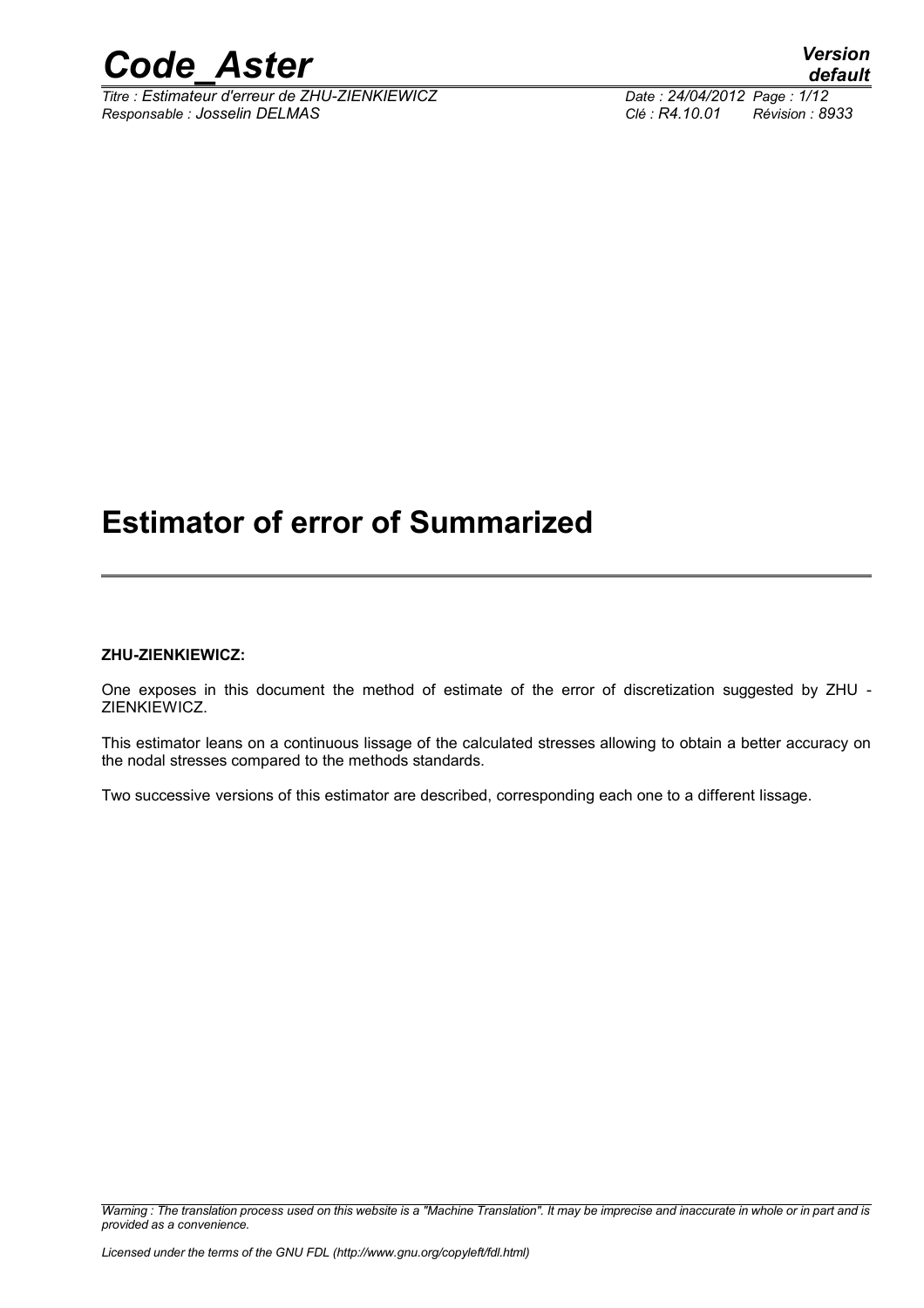*Titre : Estimateur d'erreur de ZHU-ZIENKIEWICZ Date : 24/04/2012*<br> *Responsable : Josselin DELMAS* Clé : R4.10.01 *Responsable : Josselin DELMAS Clé : R4.10.01 Révision : 8933*

### **Contents**

*Warning : The translation process used on this website is a "Machine Translation". It may be imprecise and inaccurate in whole or in part and is provided as a convenience.*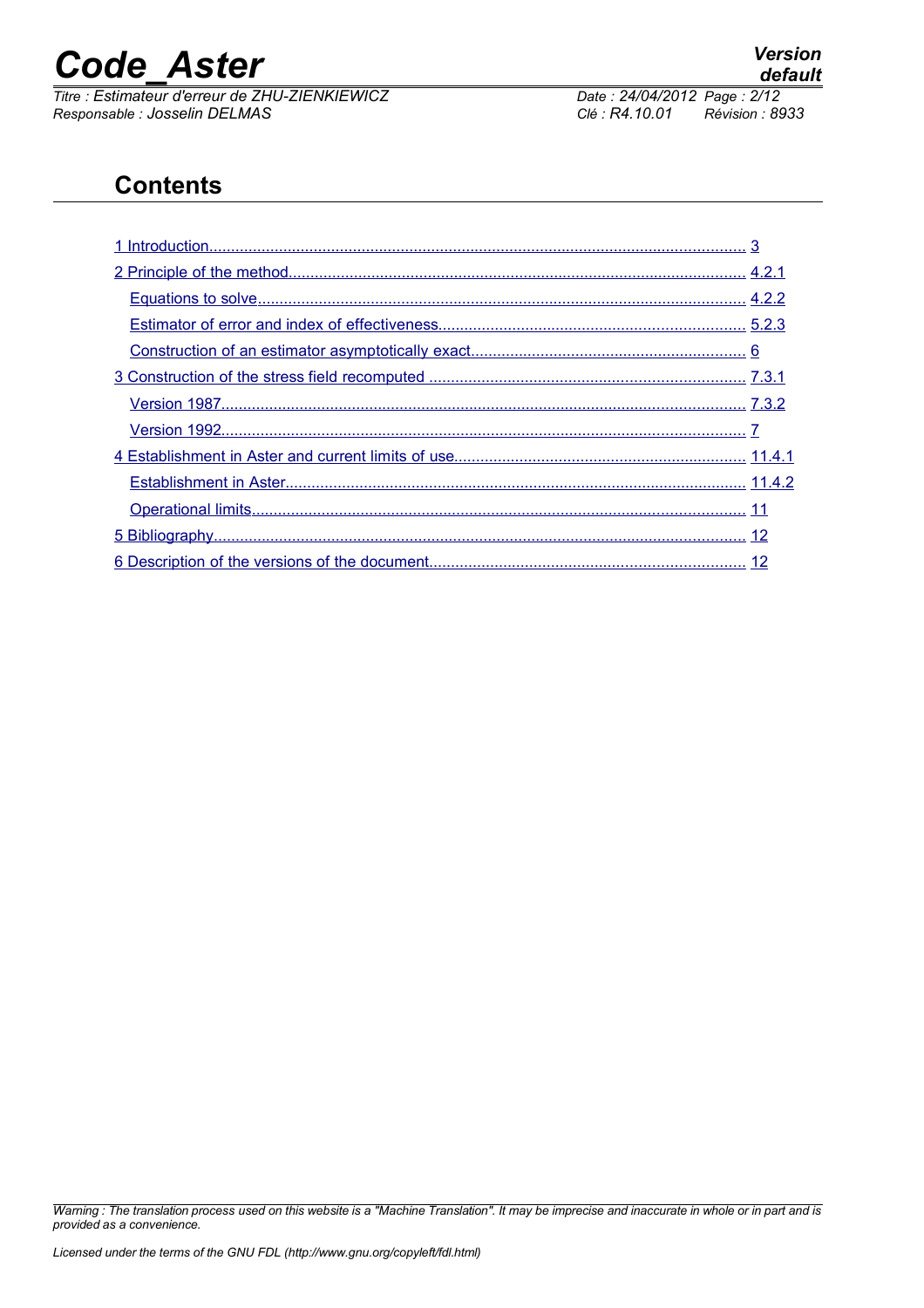*Titre : Estimateur d'erreur de ZHU-ZIENKIEWICZ Date : 24/04/2012 Page : 3/12 Responsable : Josselin DELMAS Clé : R4.10.01 Révision : 8933*

### **1 Introduction**

<span id="page-2-0"></span>the search on estimators of error on the solutions obtained by computations finite elements and their coupling with procedures of adaptive mesh made these last years considerable great strides. The set aim is to mitigate the possible inadequacy of a modelization by adapting in an automatic way the mesh the solution sought according to certain criteria (equal distribution of the error of discretization, minimization amongst nodes to reach a given accuracy, lower costs).

One introduces here an estimator of error of the type a posteriori in the frame of linear and homogeneous elasticity. Historically, this estimator, proposed by ZHU-ZIENKIEWICZ [bib1] in 1987, was largely used because of his facility of establishment in his the existing low costs and computer codes. Nevertheless, the bad reliability of this estimator for the elements of even degree was noted empirically (undervaluation of the error) and led the authors to a modification of their method in 1992 [bib2], [bib3] with numerical checking of the asymptotic convergence of the estimator on all the element types.

Nevertheless, the scope of application of the version of 1992 being for the moment more reduced (see [3.2]), the two versions of this estimator were established in *Aster* and are the object of this note.

*Warning : The translation process used on this website is a "Machine Translation". It may be imprecise and inaccurate in whole or in part and is provided as a convenience.*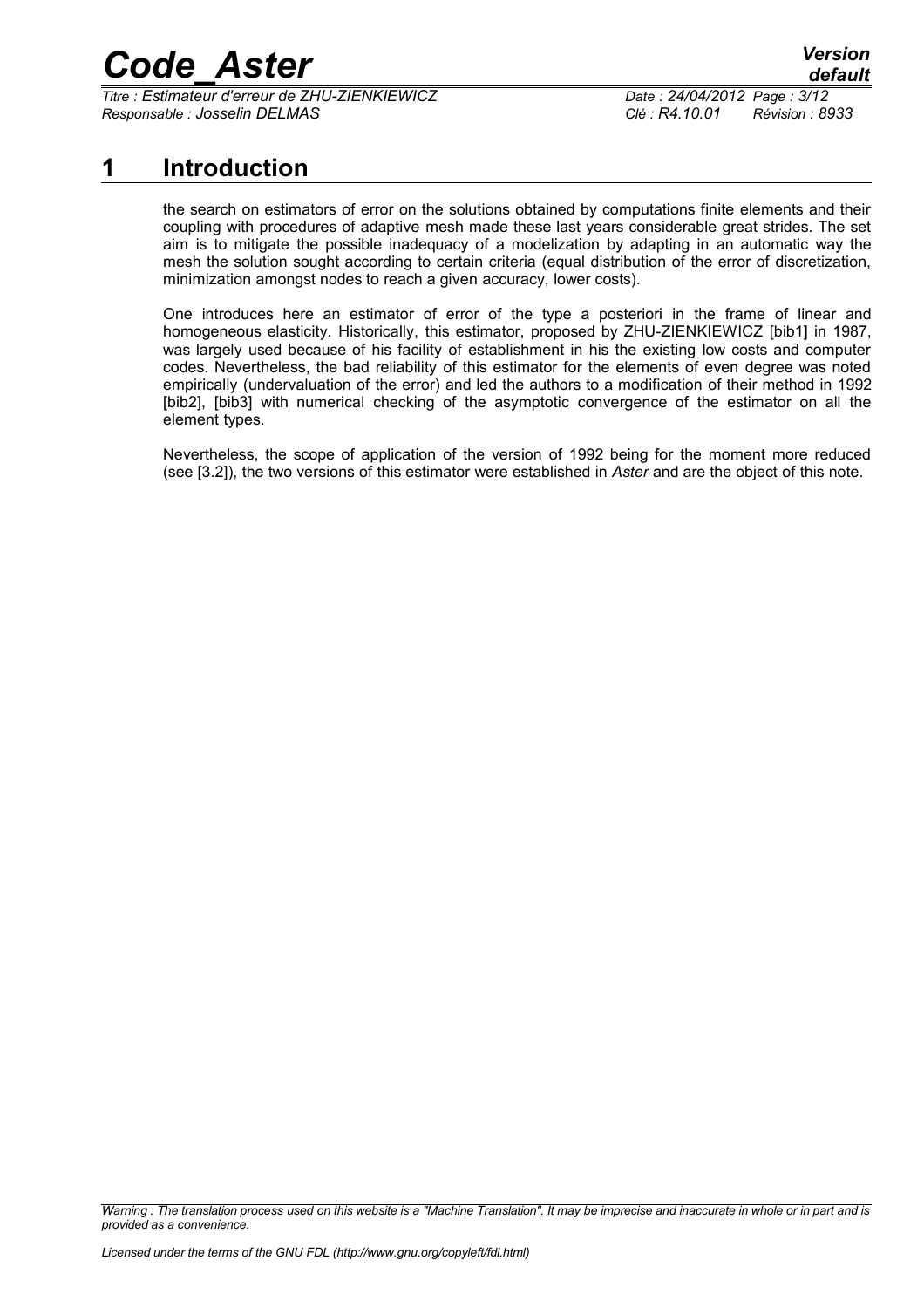*Titre : Estimateur d'erreur de ZHU-ZIENKIEWICZ Date : 24/04/2012 Page : 4/12 Responsable : Josselin DELMAS Clé : R4.10.01 Révision : 8933*

*default*

### <span id="page-3-1"></span>**2 Principle of the method**

#### **2.1 Equations to solve**

<span id="page-3-0"></span>One considers the solution  $\{u, s\}$  of a linear elastic problem checking:

balance equations:

$$
\begin{cases} \mathbf{L}\mathbf{u} = \mathbf{q} \quad \text{dans} \quad \Omega \\ \sigma_{ij} n_j = \overline{t}_i \quad \text{sur} \quad \Gamma_i \end{cases}
$$

with  $\boldsymbol{L} \!=\!~^t\boldsymbol{B} \boldsymbol{D} \boldsymbol{B} \!\!\!\!$  operator of elasticity

compatibility equations:

$$
\begin{cases} \boldsymbol{\varepsilon} = \mathbf{B}\mathbf{u} \\ \boldsymbol{u} = \overline{\boldsymbol{u}} \quad \text{sur} \quad \boldsymbol{\varGamma}_u \end{cases}
$$

with  $\Gamma = \Gamma_{\nu} \cup \Gamma_{\tau}$ 

the constitutive law:

$$
\boldsymbol{\sigma} = \boldsymbol{D}\,\boldsymbol{\varepsilon}
$$

The problem discretized by finite elements consists in finding  $\left|\bm{u}_h,\bm{\sigma}_h\right|$  solution of:

 $t \, N \bar{t} \, dG$ 

$$
u_h = N \bar{u}_h \qquad \qquad \text{Eq 2.1-1}
$$

checking  $K \bar{u}_h = f$ with  $K=\int\limits_{\Omega}$  $\mathcal{D}$   $\left($  *BN* $\right)$  *d*  $\Omega$  $\mathbf{f} = \int_{\Omega}^{t} Nq \, d \Omega + \int_{G_t}$ *Gt*

where:

 $\bar{\mathbf{u}}_h$  represent the nodal unknowns of displacement

*N* the associated shape functions

the stresses are calculated starting from displacements by the relation:

$$
\sigma_h = DBu_h \qquad \qquad \text{Eq 2.1-2}
$$

*Warning : The translation process used on this website is a "Machine Translation". It may be imprecise and inaccurate in whole or in part and is provided as a convenience.*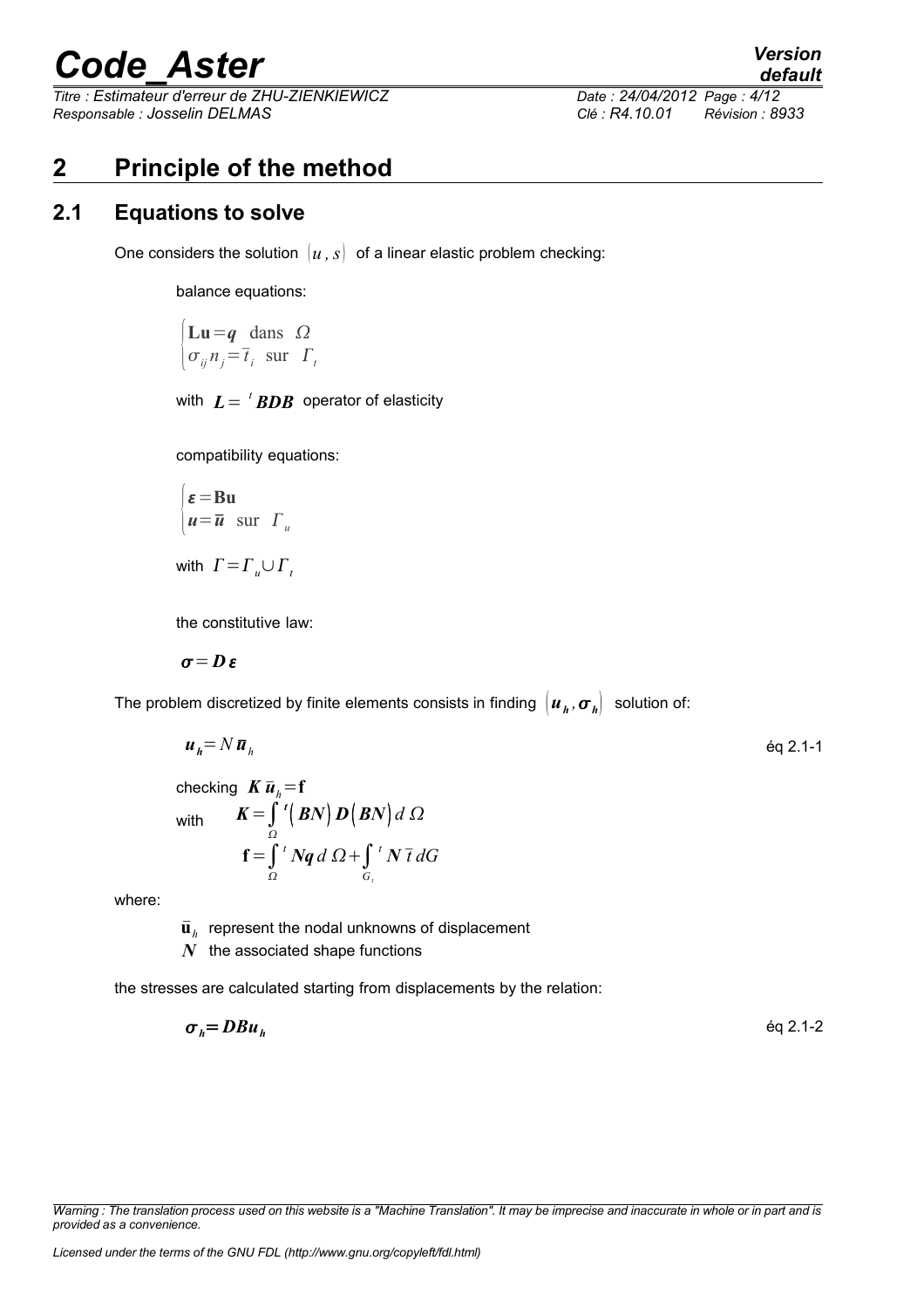*Titre : Estimateur d'erreur de ZHU-ZIENKIEWICZ Date : 24/04/2012 Page : 5/12 Responsable : Josselin DELMAS Clé : R4.10.01 Révision : 8933*

*default*

#### **2.2 Estimator of error and index of effectiveness**

<span id="page-4-0"></span>One notes  $e = u - u_h$ 

 $e<sub>s</sub>=s-s<sub>h</sub>$ 

the error on displacements the error on the stresses

the norm of the energy of the error *e* is written:

$$
\|\mathbf{e}\| = \left(\int_{\Omega} t \, \mathbf{e} \mathbf{L} \mathbf{e} \, d\Omega\right)^{1/2}
$$

in the case of elasticity

$$
= \left(\int_{\Omega} t \mathbf{e}_{\sigma} \mathbf{D}^{-1} \mathbf{e}_{\sigma} d\Omega\right)^{1/2} \tag{6q 2.2-1}
$$

the total error above breaks up into a sum of elementary errors according to:

$$
\|\mathbf{e}\|^2 = \sum_{i=1}^N \|\mathbf{e}\|_i^2
$$

where *N* is the nombre total of elements.

∥**e**∥*<sup>i</sup>* represent the local indicator of error on the element *i*.

The goal is to consider the error exact from the equation [éq 2.2-1] formulated in stresses. The basic idea of the method is to build a new stress field noted  $\boldsymbol{\sigma}^*$  from  $\boldsymbol{\sigma}_\text{h}^*$  and such as:

$$
e_{\sigma}^{\vphantom{}}\!\approx\! e_{\sigma}^*\!\!=\!\sigma^*\!\!-\!\sigma_{\rm h}^{\vphantom{*}}
$$

The estimator of error will be written then:

$$
{}^{0}||\mathbf{e}|| = \left(\int_{\Omega} {}^{t} \mathbf{e}_{\boldsymbol{\sigma}}^{*} \mathbf{D}^{-1} \mathbf{e}_{\boldsymbol{\sigma}}^{*} d \Omega \right)^{1/2}
$$

The quality of the estimator is measured by the quantity  $\theta$ , called index of effectiveness of the estimator:

$$
\theta = \frac{\theta ||e||}{||e||}
$$

An estimator of error is known as asymptotically exact so  $\theta \to 1$  when  $||e|| \to 0$  (or when  $h \to 0$ ), which wants to say that the estimated error will always converge towards the exact error when this one decreases.

In an obvious way, the reliability of  $\ ^0\|\pmb{e}\|$  depends on "quality" on  $\ \sigma^{\,\ast\,}$  .

The two versions of the estimator of ZHU-ZIENKIEWICZ are different on this level (see [§3]).

*Warning : The translation process used on this website is a "Machine Translation". It may be imprecise and inaccurate in whole or in part and is provided as a convenience.*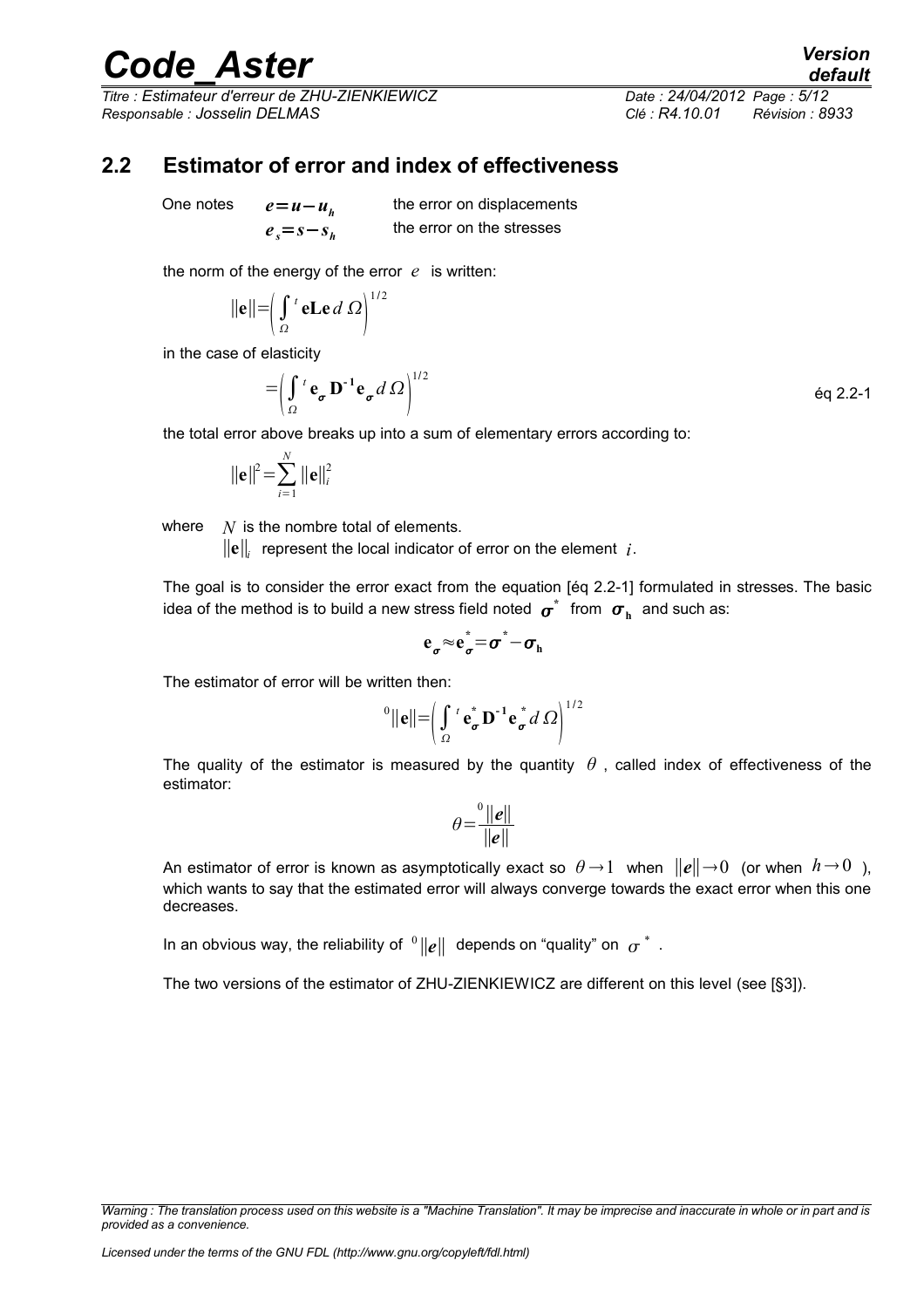*Titre : Estimateur d'erreur de ZHU-ZIENKIEWICZ Date : 24/04/2012 Page : 6/12 Responsable : Josselin DELMAS Clé : R4.10.01 Révision : 8933*

### **2.3 Construction of an estimator asymptotically exact**

<span id="page-5-0"></span>the characterization of such an estimator is provided by the following theorem (see [feeding-bottle 2]).

#### **Theorem**

If  $\|\mathbf{e}^*\|=\|\mathbf{u}-\mathbf{u}^*\|$  is the error norm of the rebuilt solution, then the estimator of error  $\mathbf{0}\|\mathbf{e}\|$ defined previously is asymptotically exact

so 
$$
\frac{\|\mathbf{e}^*\|}{\|\mathbf{e}\|} \to 0
$$
 when  $\|\mathbf{e}\| \to 0$ 

This condition is carried out if the rate of convergence with  $h$   $\| \mathbf{e}^* \|$  is higher than that of  $\| e \|$  . Typically, if it is supposed that the exact error of the approximation finite element converges in  $||e||=0|h^p|$ 

and the error of the solution rebuilt in

$$
\|\mathbf{e}^*\| = 0\left(h^{p+\alpha}\right) \text{ with } \alpha > 0
$$

then a simple computation gives:

$$
1 - 0\left(h^{\alpha}\right) \leq \theta \leq 1 + 0\left(h^{\alpha}\right)
$$

and thus  $\theta \rightarrow 1$  when  $h \rightarrow 0$ 

*Warning : The translation process used on this website is a "Machine Translation". It may be imprecise and inaccurate in whole or in part and is provided as a convenience.*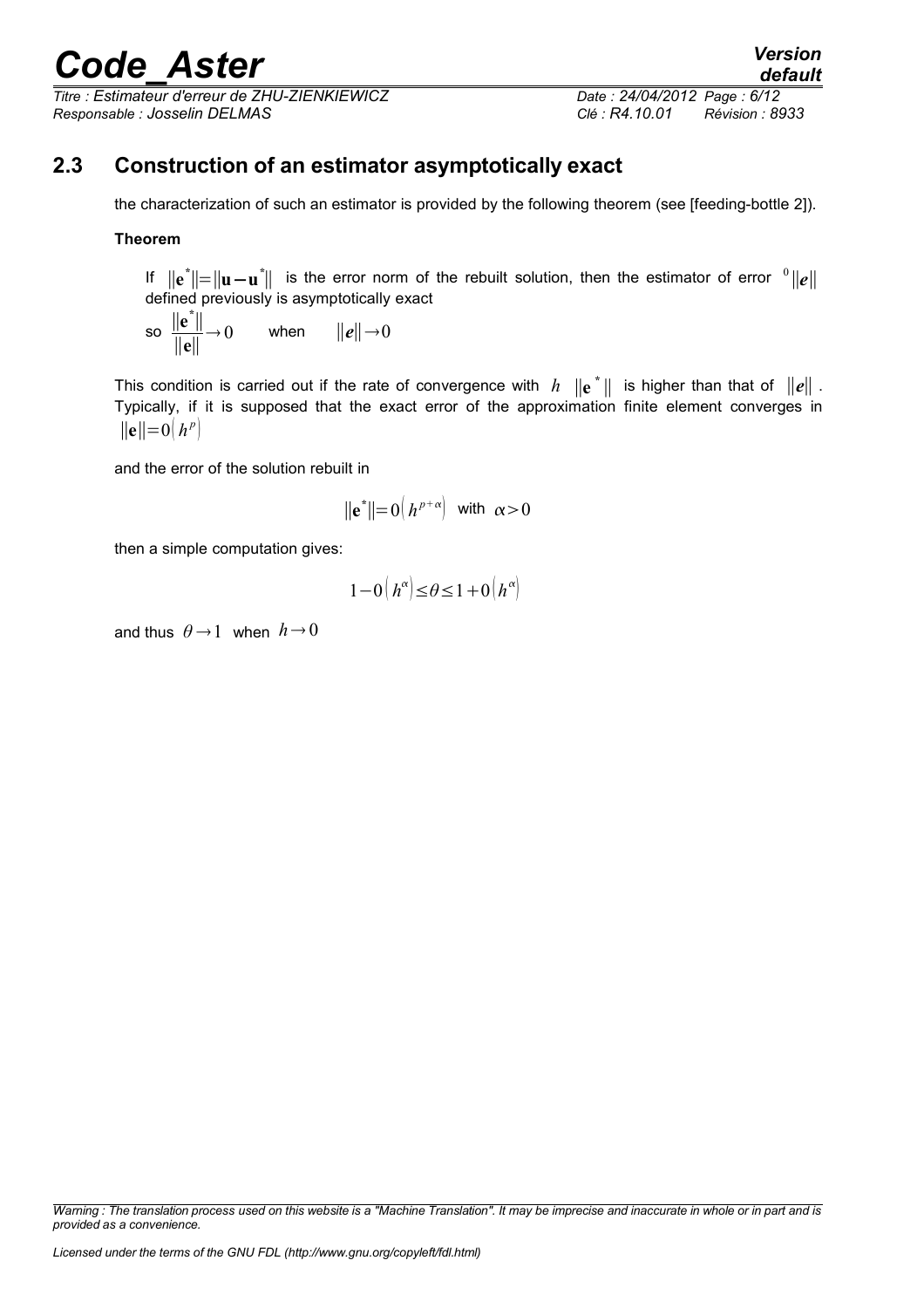*Titre : Estimateur d'erreur de ZHU-ZIENKIEWICZ Date : 24/04/2012 Page : 7/12 Responsable : Josselin DELMAS Clé : R4.10.01 Révision : 8933*

### <span id="page-6-2"></span>**3 Construction of the stress field recomputed**

#### **3.1 Version 1987**

<span id="page-6-1"></span>the solution  $\mathbf{u}_\mathbf{h}$  resulting from the equation [éq 2.1-1] being  $|C_0|$  on  $|\Omega|$  (because of the choice of shape functions  $\,C_0$ ), it follows that  $\, \bm \sigma_{\rm h} \,$  calculated by [éq 2.1-2] is discontinuous with the interfaces of the elements.

To get acceptable results on the nodal stresses, one generally resorts to an average with the nodes or a method of projection. It is this last method which is adopted here.

It is supposed that  $\bm{\sigma}^*$  is interpolated by the same shape functions that  $\bf{u}_h$  , that is to say:

$$
\boldsymbol{\sigma}^* = N \, \boldsymbol{\bar{\sigma}}^* \tag{6.3.1-1}
$$

and one carries out a total lissage by least squares of  $\sigma_{_{\rm h}}$  , which amounts minimizing the functional  $_{\rm{calculus}}$   $J(\boldsymbol{\tau}) {\stackrel{=}{=}} \int\limits_{\varOmega}$  $\int^t \bigl( \boldsymbol{\tau} \!-\! \boldsymbol{\sigma}_\mathbf{h} \bigr) \bigl( \boldsymbol{\tau} \!-\! \boldsymbol{\sigma}_\mathbf{h} \bigr) d\,\varOmega \;\;$  in space generated par.  $N$ 

By derivative,  $\boldsymbol{\sigma}^*$  must check  $\int \!\!\! \int \!\!\! {}^t N\big(\boldsymbol{\sigma}^*\!\!-\!\boldsymbol{\sigma}_\mathbf{h}\big) d\ \Omega\!=\!0$ Ω

by means of the equation [éq 3.1-1], one obtains the linear system:

 $\mathbf{M}\left|\bar{\boldsymbol\sigma}^*\right| = \bigr|\mathbf{b}\bigr|.$ 

$$
\mathbf{M} = \int_{\Omega} {}^{t} \mathbf{N} \mathbf{N} d \Omega \qquad \text{and} \qquad [\mathbf{b}] = \int_{\Omega} {}^{t} \mathbf{N} \, \boldsymbol{\sigma}_{\mathbf{h}} d \Omega
$$

**with** 

This total system is to be solved on each one of the components of the tensor of the stresses. The matrix *M* is calculated and reversed only once.

#### **3.2 Version 1992**

<span id="page-6-0"></span>the stress of the field  $\sigma^*$  differs version 1987 compared to in the following way:

polynomial  $\bm{\sigma}^*$  of the same degree is supposed than displacements on all the elements having a top node interns *S* jointly.

One notes  $S_K = \cup$ *S*∈*K*  $K$  this whole called patch.

For each component of  $\sigma^*$  , one writes:

$$
\boldsymbol{\sigma}^*|_{S_{\kappa}} = \mathbf{Pa}_s \tag{6q 3.2-1}
$$

whe **P** the suitable polynomial terms

re

**as** the unknown coefficients of the corresponding students' rag processions Example

contains: 2*D*  $PI \ \mathbf{P} = [1, x, y] \ \mathbf{a_s}' = [a_1, a_2, a_3]$ 

Q1 **P**=[1, x, y, xy] 
$$
\mathbf{a_s}^{t}[a_1, a_2, a_3, a_4]
$$

The determination of the coefficients of the polynomial  $\mathbf{a}_s$  is done by minimizing the functional calculus:

*Warning : The translation process used on this website is a "Machine Translation". It may be imprecise and inaccurate in whole or in part and is provided as a convenience.*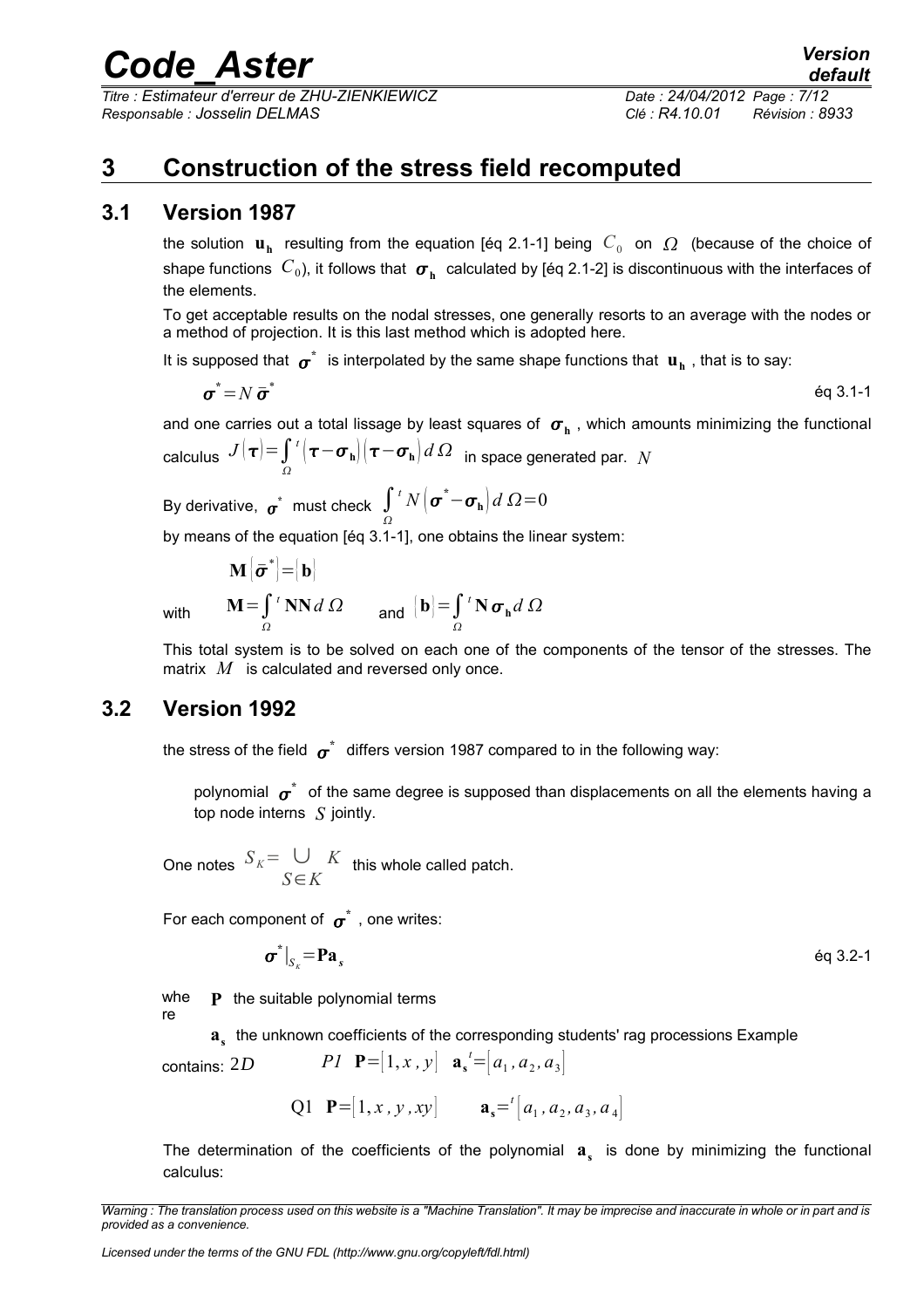*Titre : Estimateur d'erreur de ZHU-ZIENKIEWICZ Date : 24/04/2012 Page : 8/12 Responsable : Josselin DELMAS Clé : R4.10.01 Révision : 8933*

$$
F(\mathbf{a}) = \sum_{i=1}^{N} (\boldsymbol{\sigma}_{\mathbf{h}}(x_i, y_i) - \boldsymbol{\sigma}^*|_{S_K}(x_i, y_i))^{2}
$$
  
= 
$$
\sum_{i=1}^{N} (\boldsymbol{\sigma}_{\mathbf{h}}(x_i, y_i) - \mathbf{P}(x_i, y_i) \mathbf{a}_{\mathbf{s}})^{2}
$$

(discrete lissage local from  $\sigma_{\rm h}^{\parallel}$  least squares)

whe re  $\left(x_i,y_i\right)$  are the coordinates of Gauss points on  $\left.S_{K}.\right)$ *N* of Gauss points on all the elements of the patch the solution is

the nombre total  $\mathbf{a}_s$  checks:

$$
\sum_{i=1}^{N} {}^{t} \mathbf{P}(x_{i}, y_{i}) \mathbf{P}(x_{i}, y_{i}) \mathbf{a}_{s} = \sum_{i=1}^{N} {}^{t} \mathbf{P}(x_{i}, y_{i}) \boldsymbol{\sigma}_{\mathbf{h}}(x_{i}, y_{i})
$$
  
ere 
$$
\mathbf{a}_{s} = \mathbf{A}^{-1} \mathbf{b} \text{ with } \mathbf{A} = \sum_{i=1}^{N} {}^{t} \mathbf{P}(x_{i}, y_{i}) \mathbf{P}(x_{i}, y_{i})
$$

from whe

*A* can be very badly conditioned (in particular on the elements of high degree) and consequently, impossible to reverse in this form. To cure this problem, the authors [bib4] proposed a standardization of the coordinates on each patch, which amounts carrying out the change of variables:

$$
\overline{x} = -1 + 2 \frac{x - x_{\min}}{x_{\max} - x_{\min}}
$$

$$
\overline{y} = -1 + 2 \frac{y - y_{\min}}{y_{\max} - y_{\min}}
$$

where  $x_{\min}$ ,  $x_{\max}$ ,  $y_{\min}$ ,  $y_{\max}$  represent the values minimum and maximum of x and y on the patch.

This method notably improves conditioning of *A* and removes the preceding problem completely.

Once a<sub>s</sub> determined, the nodal values are deduced according to the equation [éq 3.2-1] only on the internal nodes with the patch, except in the case of patchs having edge nodes.

*Warning : The translation process used on this website is a "Machine Translation". It may be imprecise and inaccurate in whole or in part and is provided as a convenience.*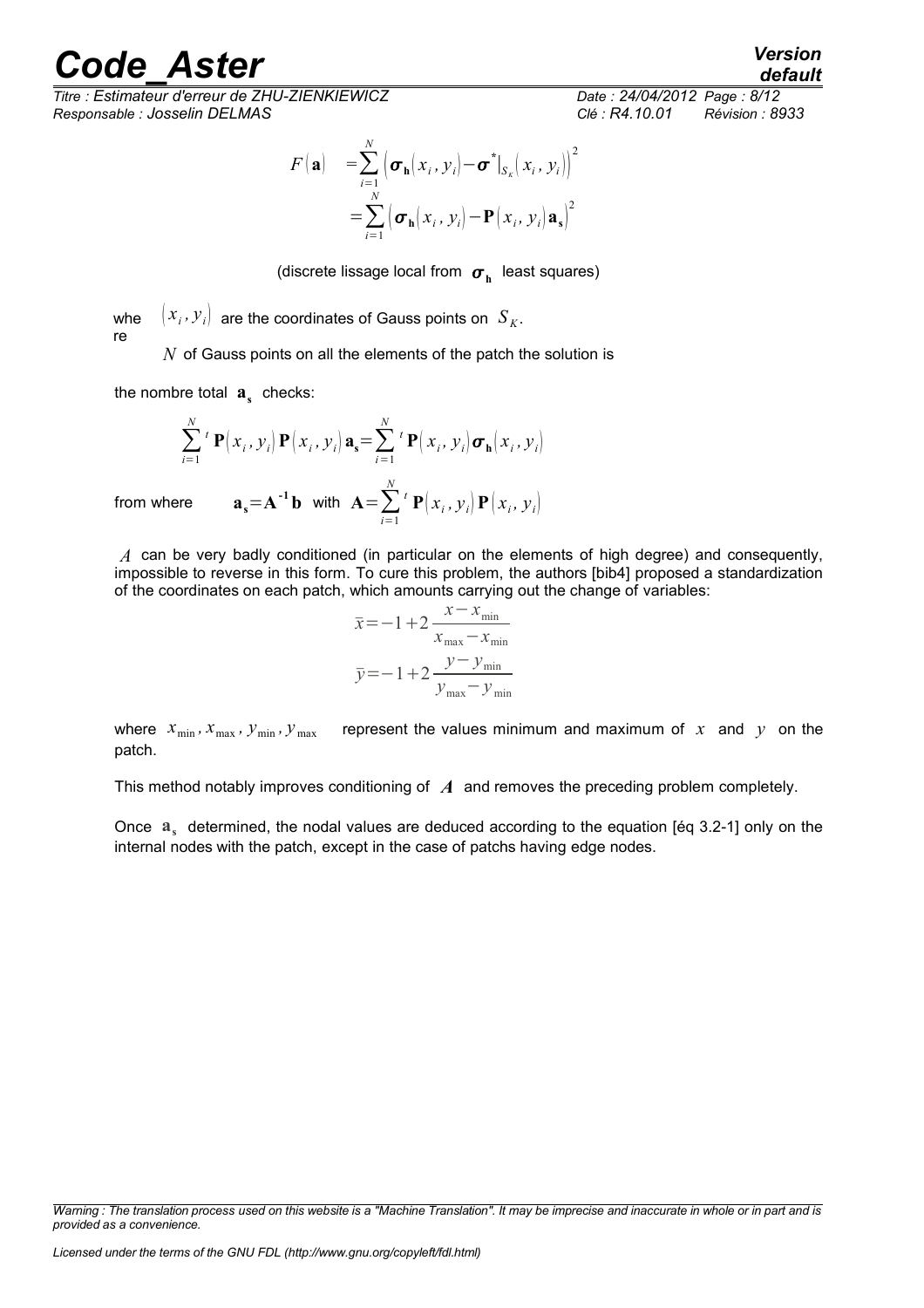*Titre : Estimateur d'erreur de ZHU-ZIENKIEWICZ Date : 24/04/2012 Page : 9/12 Responsable : Josselin DELMAS Clé : R4.10.01 Révision : 8933*

#### **Patchs interns:**



- $\Delta$ Gauss points where the stresses according to  $\sigma_{\rm h}^{\parallel}$  the equation [éq 2.1-2] are calculated
	- nodes of internal computation  $\sigma^*$   $\sigma^*$
- $\circledbullet$
- of top defining the patch

#### **Patchs edges:**



The nodal values with the nodes mediums belonging to 2 patchs are realized, in the same way for the internal nodes in the case as of QUAD9.

*Warning : The translation process used on this website is a "Machine Translation". It may be imprecise and inaccurate in whole or in part and is provided as a convenience.*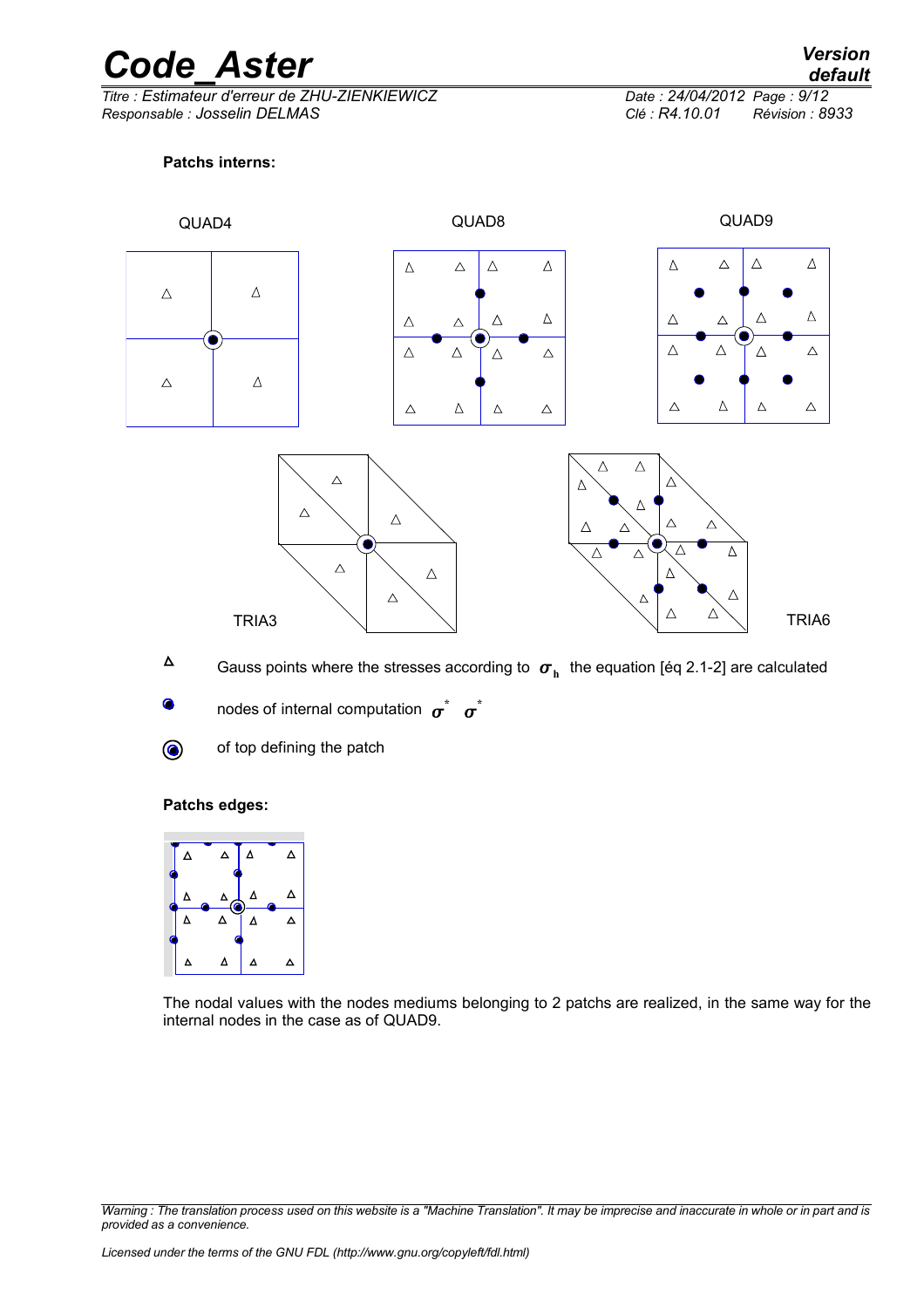*Titre : Estimateur d'erreur de ZHU-ZIENKIEWICZ Date : 24/04/2012 Page : 10/12 Responsable : Josselin DELMAS Clé : R4.10.01 Révision : 8933*

#### **Note:**

*In the case of finite elements of the different type, the choice of P in the equation [éq 3.2 -1] is delicate (problems of validity of a<sup>s</sup> if space is too rich, loss super - convergence if it is not it enough). A thorough study seems essential.*

*This is why the estimator ZZ2 is limited for the moment to meshes comprising one type of element. This restriction does not exist for ZZ1 .*

The authors showed numerically [bib3] that with this choice of  $\,\sigma^* \,$  , their estimator was asymptotically exact for elastic materials of which the characteristics are independent of the field and for all element types and whom rates of convergence with  $h$   $\|\mathbf{e}^*\|$  were improved compared to the previous model (especially for the elements of degree 2: to see case Manual test SSLV110 of Validation), from where a better estimate of the error.

One will find an illustration of these rates of convergence in the reference [feeding-bottle 5].

*Warning : The translation process used on this website is a "Machine Translation". It may be imprecise and inaccurate in whole or in part and is provided as a convenience.*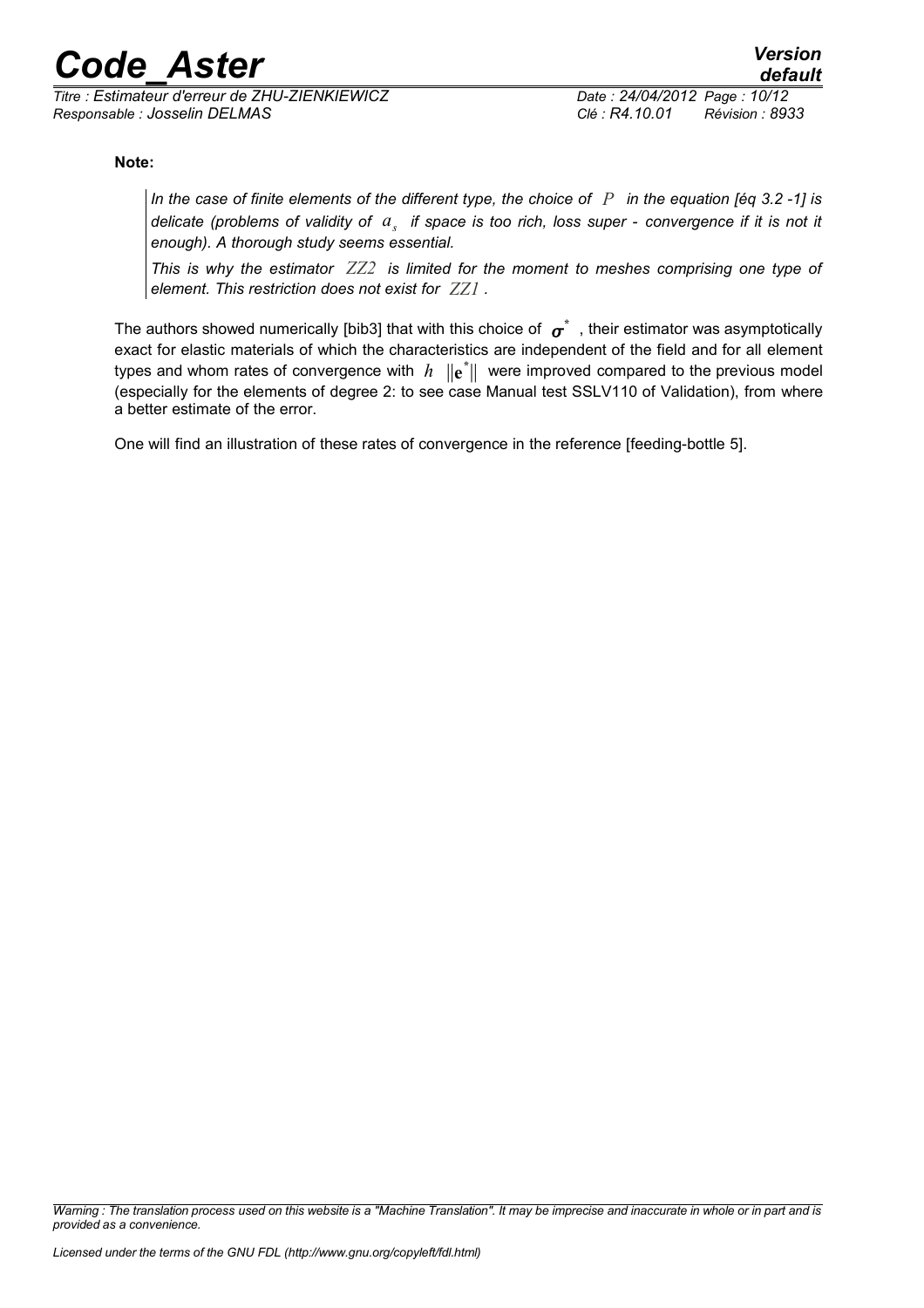*Titre : Estimateur d'erreur de ZHU-ZIENKIEWICZ Date : 24/04/2012 Page : 11/12 Responsable : Josselin DELMAS Clé : R4.10.01 Révision : 8933*

### <span id="page-10-2"></span>**4 Establishment in** *Code\_Aster* **and current limits of Establishment**

#### **4.1 use in** *Code\_Aster*

<span id="page-10-1"></span>the two preceding estimators are established in *Code\_Aster* in the ordering of postprocessing CALC\_ERREUR [U4.81.04]. They are activated from options (ERZ1\_ELEM for ZZ1 and ERZ2\_ELEM for ZZ2) and enrich a data structure RESULTAT.

Moreover, the computation of the stress field smoothed by one or the other of the methods described with [paragraph 3] can be separately started computation of estimate of the error (option SIZ1\_NOEU for zz1 and SIZ2\_NOEU for zz2).

The estimator of error provides:

a field by element comprising 3 components:

- the estimate of the relative error on the element.
- the estimate of the absolute error on the element.
- the norm of the energy of the calculated solution  $\sigma_{\text{h}}$  .

leave-listing comprising same information at the total level (on all structure)

All the fields obtained are displayable via command IMPR\_RESU.

### **4.2 Operational limits**

<span id="page-10-0"></span>the theoretical frame is homogeneous linear elasticity

For  $ZZ1$ , the modelization 2D (forced and plane strains, axisymmetric) and 3D are allowed whereas for ZZ1, only the modelization 2D (forced and plane strains, axisymmetric) are allowed.

Element types: triangles with 3 and 6 nodes, quadrangles with 4,8 and 9 nodes.

For zz2, the mesh must comprise one type of elements.

*Warning : The translation process used on this website is a "Machine Translation". It may be imprecise and inaccurate in whole or in part and is provided as a convenience.*